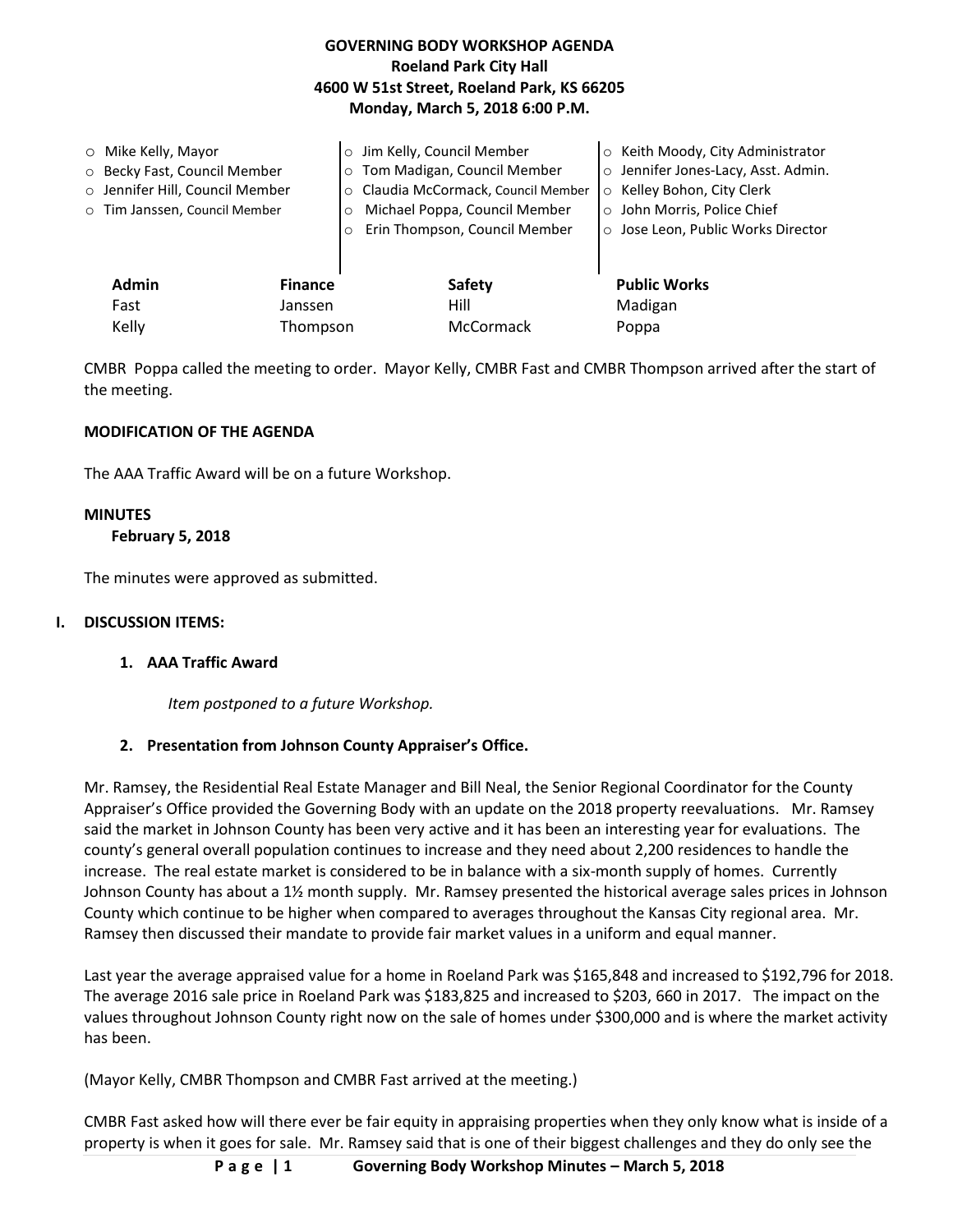outside and cannot assume that a home has been updated. He said they do get calls from homeowners asking for their property values to be raised, which is usually before they put it on the market. At those times they can find out if there have been remodels or upgrades to a home that they did not know about when they valued the property. Unless they take out a permit, they do not know anything is going on inside the house.

Mr. Neal added that all cities have different requirements for what they would have to take a permit out for. Overland Park has been reducing the amount of permits that are required and, therefore, they know less about what is happening with a property.

Mr. Moody said his takeaway is that the influence that new home construction has on the value of the adjacent existing homes is on the land value and not necessarily the building value per square foot. Mr. Ramsey affirmed that statement.

City Administrator Moody asked if someone's current property has a comparison with new construction should they appeal it. Mr. Ramsey said that everyone has the right to appeal their property. If the comparisons are a concern, they can address that through the appeal process because they can always go out and try to find another comparable.

Mr. Neal said the reverse could also happen where a newly constructed home is compared to an existing or older home because there are no area comparables, which is something they are seeing in Roeland Park right now.

Mayor Kelly asked with the increase in values are they expecting an increase in appeals. And if so, would they have a corresponding increase in staff time to deal with the appeals. Mr. Ramsey said they do expect an increase because of the market activity that has driven values this year and they have anticipated for that increase. Two years ago they had just over 3,000 appeals. Last year they had 5,200 appeals. They are expecting another increase this year. They do not anticipate increasing their staff, but are increasing the number of days they hear appeals.

Mr. Neal said to put the appeals into perspective, when he and Mr. Ramsey started 20 years ago it was not uncommon for the appeals council to handle 10,000 to 12,000 appeals. Mr. Ramsey he believed in 2000 it was the lowest at about 2,200 appeals.

They are expecting to hear from residents now that the new appraisals have gone out. Their phone traffic has gone down every year as they have much more information on the internet than they ever have had before and believes that has reduced the number of calls they receive.

CMBR Fast has been asked from several residents who feel the smaller home communities and the poorer communities got hit much harder than the wealthier communities like Leawood and felt there may be a bias. And with the average income in the county among the lowest and to have such a huge appraisal increase, they are a group that is less likely to be able to bear that increase, whereas, Leawood only had a half percent to one percent increase or none.

Mr. Ramsey said that is purely real estate market driven. Homes over \$350,000 are still increasing in value, but not at the rate that the under \$300,000 valued homes. He said that northeast Johnson County has always been a desirable area to live. On the contrast, their model of old town Olathe has the lowest average sale price of any of the other 37 models for the county, and that area had a double digit increase just like Merriam, and North Overland Park. Areas that have the lower values are the ones that have seen the largest percent increase because that's the most affordable housing right now.

CMBR Kelly asked if there were any tools or websites or services to help residents understand if they have a case to stand on to appeal or to help them fight the appraisals. Mr. Ramsey said they have some tools and videos on their website to help them through the process. The best thing to do is if they have concerns about their value, or they don't believe based on what they know about their home and their area, or that they couldn't sell their home for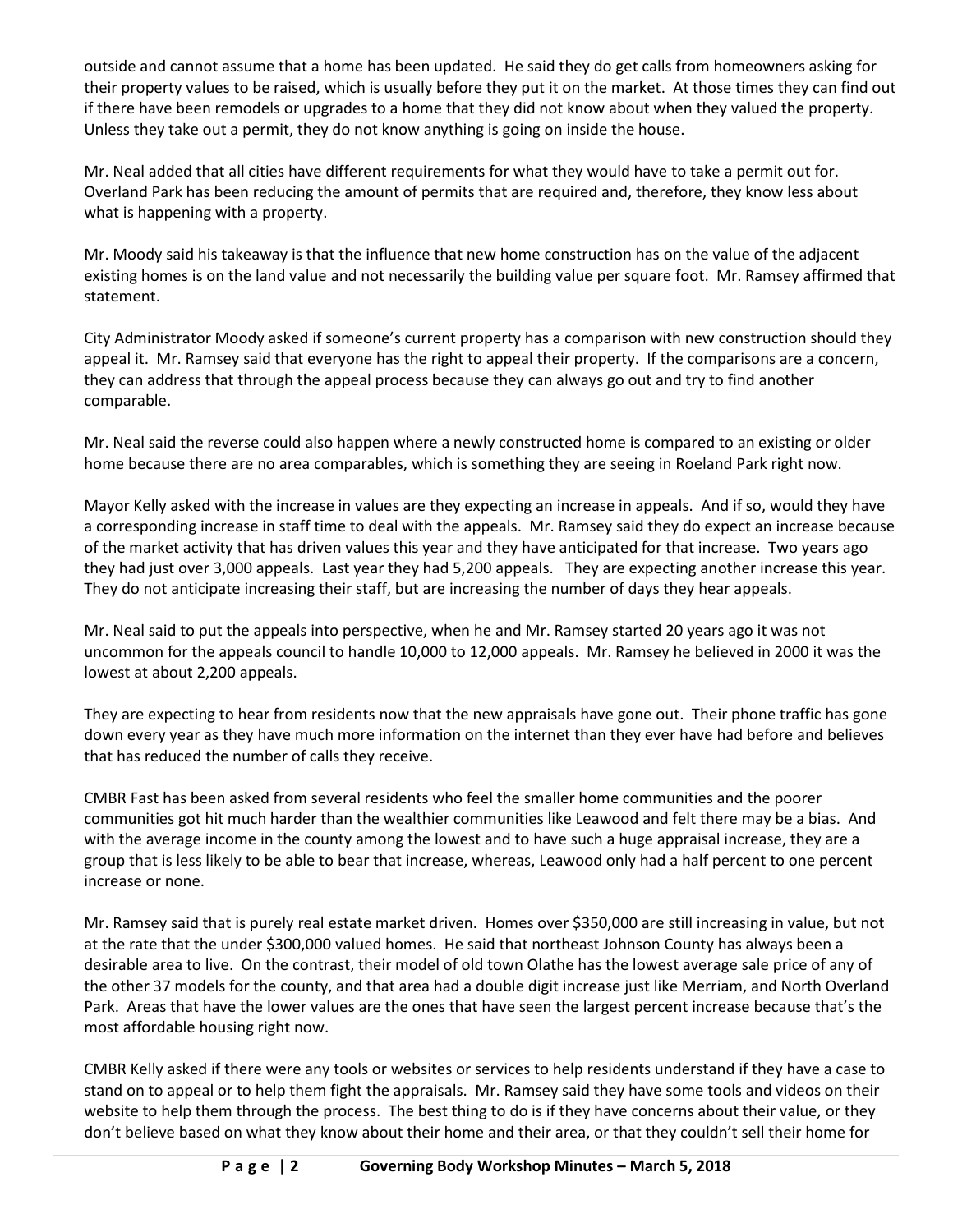the appraisal value, is to make an appeal. He said it is an informal process for people to come in and discuss with an appraiser for their area. Many appeals are done over the phone, but he added that a picture is still worth a thousand words.

Mr. Ramsey said they will have two town hall meetings which he and Mr. Neal will attend. Also County Appraiser Paul Welcome will be at the meetings. They will be more of a Q&A type session where people can ask questions of Mr. Welcome. There will be one March 7 at the YMCA and one March 12 at the Roeland Park Community Center.

CMBR Janssen asked if there was a key for the abbreviations. Mr. Ramsey said there is a document that does explain the comparable sales and explanations of the abbreviations. Their office staff will be posting that on the website as many people are asking for those.

CMBR Poppa thanked Mr. Ramsey and Mr. Neal for their presentation.

# **3. Discussion on K-9 Unit Program for the Police Department**

CMBR Poppa said this item was brought forward by the Safety Committee.

Sgt. Cory Honas made a presentation on the Police Department's desire to start K-9 unit program within the City. Sgt. Honas met with City Administrator Moody last fall and thanked him for giving him some direction on where to go with the project. He also thanked Safety Committee members CMBRS Janssen and McCormack who had a meeting along with Police Chief Morris.

Sgt. Honas said he has been with the Roeland Park Police Department for about 18 years and was approached by Chief Morris to see if he was interested in a K-9 unit as currently there are no K-9 units in northeast Johnson County. Overland Park, Shawnee, Lenexa, Olathe, Leawood, Spring Hill and Gardner all have K-9 units. Sgt. Honas said he does have some experience in this area. Prior to moving to the area he worked at a sheriff's department in western Kansas and helped establish the first K-9 unit in that area.

The department would like to add a dual-purpose K-9, which would be utilized for narcotics investigations, tracking, and apprehension. Officer safety and citizen safety is one of the primary goals that they would utilize a K-9 for. There have been many times in the City when they have tried to find a K-9 and have had to reach out to outside agencies to utilize their K-9s if they needed assistance with a search, or if a felon was on the loose. If they can come, they will and have been wonderful when they can help. There have been times when a requested K-9 was in en route for them only to turn around to help their own city which is always their first priority. Dispatch does call around to try to find one, but they need as much time on their side that they can get. The more time that elapses the less likely they are to get an apprehension.

Some of the attributes of having a K-9 in the department is they are loyal partners, protect officers and lead from the front. The K-9 they want would bite and hold, and acts no differently than any other tool an officer has such as a duty weapon, oc spray, baton, taser or handcuffs.

CMBR Hill asked if there was another type of dog other than a bite and hold. Sgt. Honas said the dog won't always bite on an apprehension. The K-9 would be on a lead at all times with the handler. There are times when the dog would be released on a fleeing subject.

CMBR McCormack asked with the rising debate of marijuana laws, what distinction would you make between personal amounts of marijuana versus intent to sell amounts and how quickly they would use utilize the K-9. Sgt. Honas said that between the state and the county attorney's office the amount determines if it's a municipal charge or a felony charge. If an officer made a traffic stop and felt there was something in the car or something is going on they could run the dog around and get an alert, then it becomes up to the discretion of the officer whether to charge it, confiscate it and not charge them.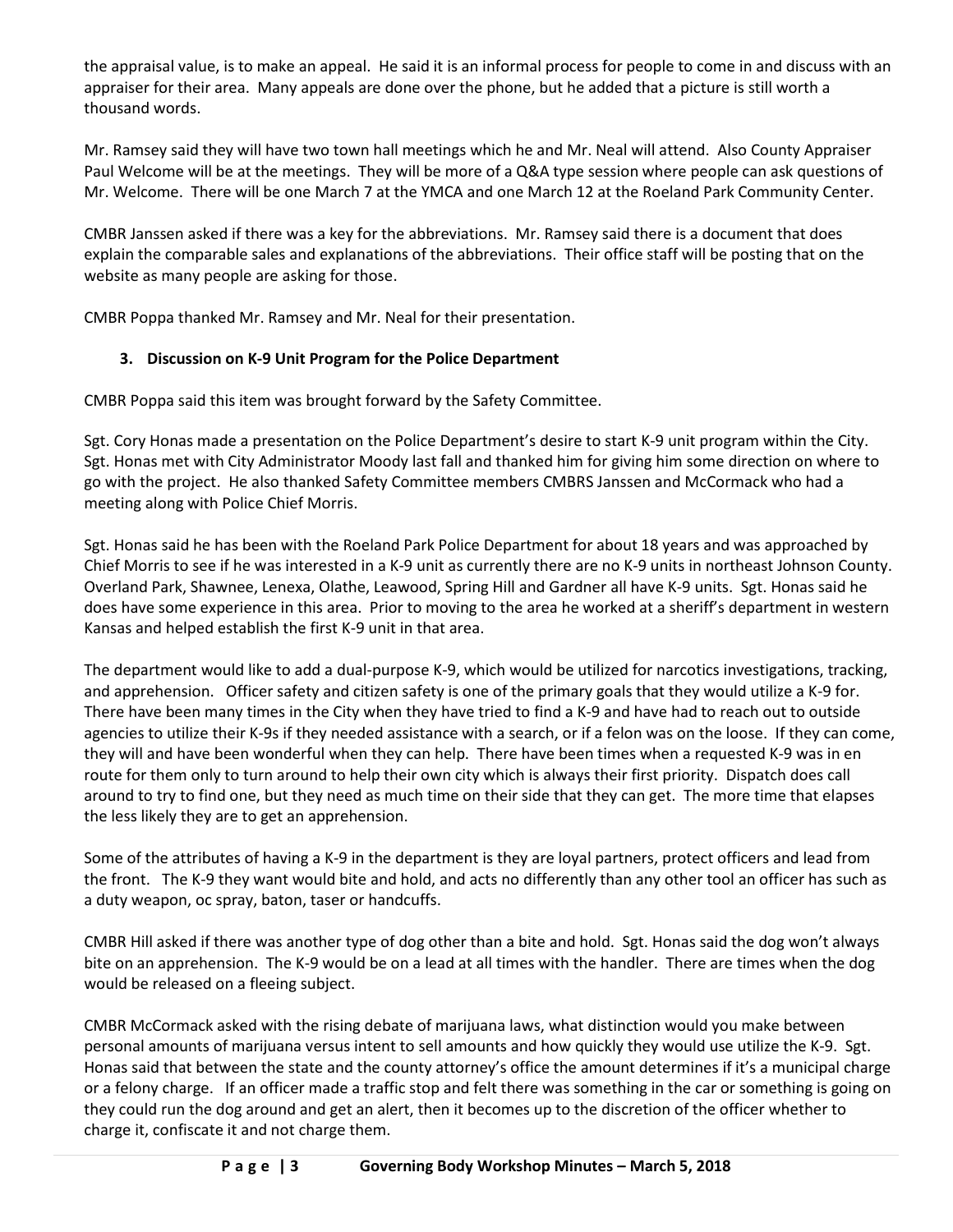Sgt. Honas contacted the City's insurance company and found out there are no problems with insurance for the dog as it is considered an officer of the department. There is zero premium to insure the K-9. Then the dog is filed under an Inland Marine policy which gives a \$50,000 liability in the event something bad happens to the K-9.

If the Governing Body wants to move forward, it now becomes a fundraising item. This purchase is not part of the 2018 budget, so Sgt. Honas looked at what they can do to get it started. He did a community business outreach to see if it was supported in the community. He went to different businesses, met with business owners to get feedback. He did not solicit any funds because he did not have the authority to do that. He did not come across one business against having a K-9. They also could not believe that no agencies in the northeast had a K-9. The first business he approached offered to start off fundraising at \$5,000. Every subsequent business asked how much he needed to start the program and wanted to donate. All he set out to do was get feedback, but instead had a lot of businesses that offered their support to the program just in Roeland Park. The businesses asked him to return once he had approval. Sgt. Honas also stated there are grants and non-profit organizations out there to support this and he has contacted two so far. One agency would help with some equipment and one would help with the purchase of the dog.

The start-up of the program would be \$75,000, which is a lot of money. The K-9 unit itself is \$13,000. Sgt. Honas solicited three bids from different kennels and recommends Hill Country Dog Center K-9 out of Texas, where many dogs in this area have been purchased in the area. They are a proven kennel and provide a one year warranty on workability and health of the dog.

Lowe's and US Bank are also wanting to put together a block party for the citizens of Roeland Park in late spring or early summer. Lowe's asked if they could have a K-9 demonstration as they want to have public safety element to the party. They would also possibly like to get involved with fundraising through that event. Sgt. Honas said there is excitement from the community business owners. Some have even contacted him in the past month to see the progress with the project. Sgt. Honas believes there could be a lot of support with the institution of this program.

Sgt. Honas asked the Governing Body for permission to begin meeting with business owners to determine the extent of their willingness to help. One of the local construction companies wants to build a kennel and has already donated it. Another construction company said they too would help. The Police Department believes this is a tool that's necessary now and for the future of northeast Johnson County.

CMBR Poppa thanked Sgt. Honas for his detailed report.

CMBR Fast said over the years the City's crime statistics aren't that high, but if it protects an officer, it is worth it. She asked would they have enough work for the dog to do. Sgt. Honas said its primary responsibility would be to Roeland Park, but they will reach out to other agencies to assist in northeast Johnson County. Having a dog will also generate income for the department. For example, if a dog is called out to sniff on a vehicle and contraband and cash are seized, the agency standard is 10 to 20 percent goes to the agencies that offered help. After it goes to asset forfeiture and seizure, then most likely they will receive 10 to 20 percent of that seizure. The funds go into the Law Enforcement Trust Fund and can be used for sustainability of the K-9 unit and also to purchase any equipment that the Police Department might need, therefore, reduce the need from the budget.

CMBR Thompson asked for a further details on the handler of the dog. Sgt. Honas said the dog would live with their handler in an outside kennel. Sgt. Honas said he would be the first K-9 handler. He is the logical choice as he is most familiar with the program and will help to make sure that proper policy and procedures are built into the program for the K-9 and that it has a solid foundation for future handlers in the department. They usually get five to seven years from a dog. Other officers would help with the training and those would be interested in being a handler down the road.

CMBR Thompson asked if the cost of training is included in the estimate and Sgt. Honas said it is.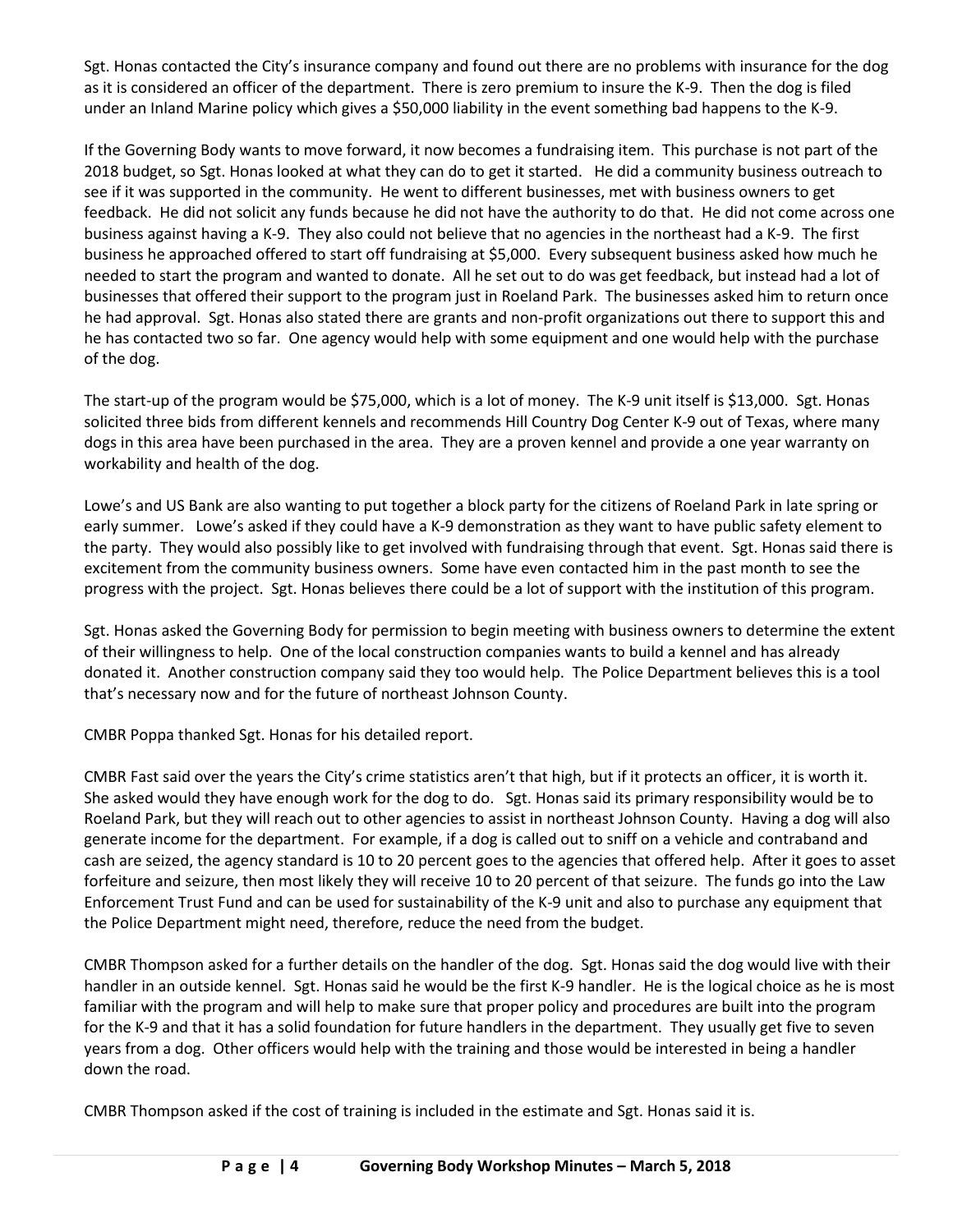CMBR Hill asked what the special requirements would be for a vehicle. Sgt. Honas said a K-9 vehicle comes with a cage in the back for the dog. It also has a flat seat in the back along with water bowls. There is a temperature gauge that monitors the internal temperature of the car and alerts the officer's phone or honks the horn if it gets too hot or too cold in the car. Otherwise, the car will have the standard computer and radio, but the back will be specifically made for a K-9. The back doors are made to pop open if the handler gets in trouble and needs the K-9 to come help him. The officer can pop the door and the dog will come out and go to the handler.

CMBR Janssen asked if any of their current vehicles could be used for this purpose. Sgt. Honas they could equip one, but would it would put a patrol car out of service when the K-9 wasn't on duty. They would like to try to look at outfitting another vehicle that is not within their fleet. CMBR Janssen asked what a typical workday would look like. Sgt. Honas said they are not adding a position or an officer. The handler trains in excess of 16 hours a month. There would be one day that they would train and then the handler would work a normal patrol schedule as much as possible. Under FSLA law, the agency has to reimburse the handler for the care of the dog every day. They also can be called out any time of day or night.

Mayor Kelly asked if Sgt. Honas could take a guess at how many times a dog would be utilized. Sgt. Honas said he has learned through his research that they will use the dog more than they ever thought they would. When officers make a traffic stop and something is not right, they would not have tools that they can utilize. They could have the K-9 run around the car and possibly stop an illegal activity. He has been told by people who have them they will not regret the decision and they will use them.

CMBR Madigan asked what breeds they were considering. Sgt. Honas said the most popular choices are Dutch Shepherd, German Shepherd and Belgian Malinois, which is what most of the kennels train. They are apprehension dogs, but they are not trained to be as aggressive as they once were. CMBR Madigan asked what they do if they can't call the dog off. In policy, if the handler goes down there are numerous options. One option is to have another officer pull the patrol car as close to the dog and say Kennel. And lot of times that dog knows where it's supposed to go and it's going to go right into its kennel and jump in the back of the car. Also they carry a bite sleeve in the car. All the officers would be familiar with it. If the dog is not wanting to engage but stay with the handler because the handler is down, that officers simply just goes up, has the dog grasp on to the sleeve and drag it over to the car, put it in and contact an outside agency who will take care of it from there.

CMBR Madigan thinks a K-9 unit would be a great PR asset to the police department. People are fascinated by K-9 units. And as CMBR Fast said anything that protects the public at large and their officers he supports. He also said he didn't think they should shy away from the budget. He believes they need this unit as the City needs the help.

Sgt. Honas said there is a lot of excitement for this. He added also that things are going well for a lot of businesses and business owners, but they can't tell if six months down the road if they will be willing to provide the assistance they are willing to give right now.

CMBR Madigan asked what breed they would prefer. Sgt. Honas said he preferred a Belgian Malinois. They are amazing. The dog would also do public demonstrations.

City Administrator Moody stated this would be a regional service value, being able to provide this service to other communities. It has value. And believes it is worth a conversation with those other communities to see if they're willing to support the program in a financial manner. They do share services in the northeast and if they are going to respond to their communities with the K-9, he thinks they would recognize that value. He would like to see them continue the discussions of how to help with funding. He would also be interested to learn how much revenue through seizures have the communities experienced to get an idea of what is the potential for that service and wat opportunity does the program have to help fund itself.

Sgt. Honas understands the desire to want to reach out to outside agencies for financial support. He said they need to be careful with cost-sharing with outside agencies. The dog cannot be expected to work 24/7. If the handler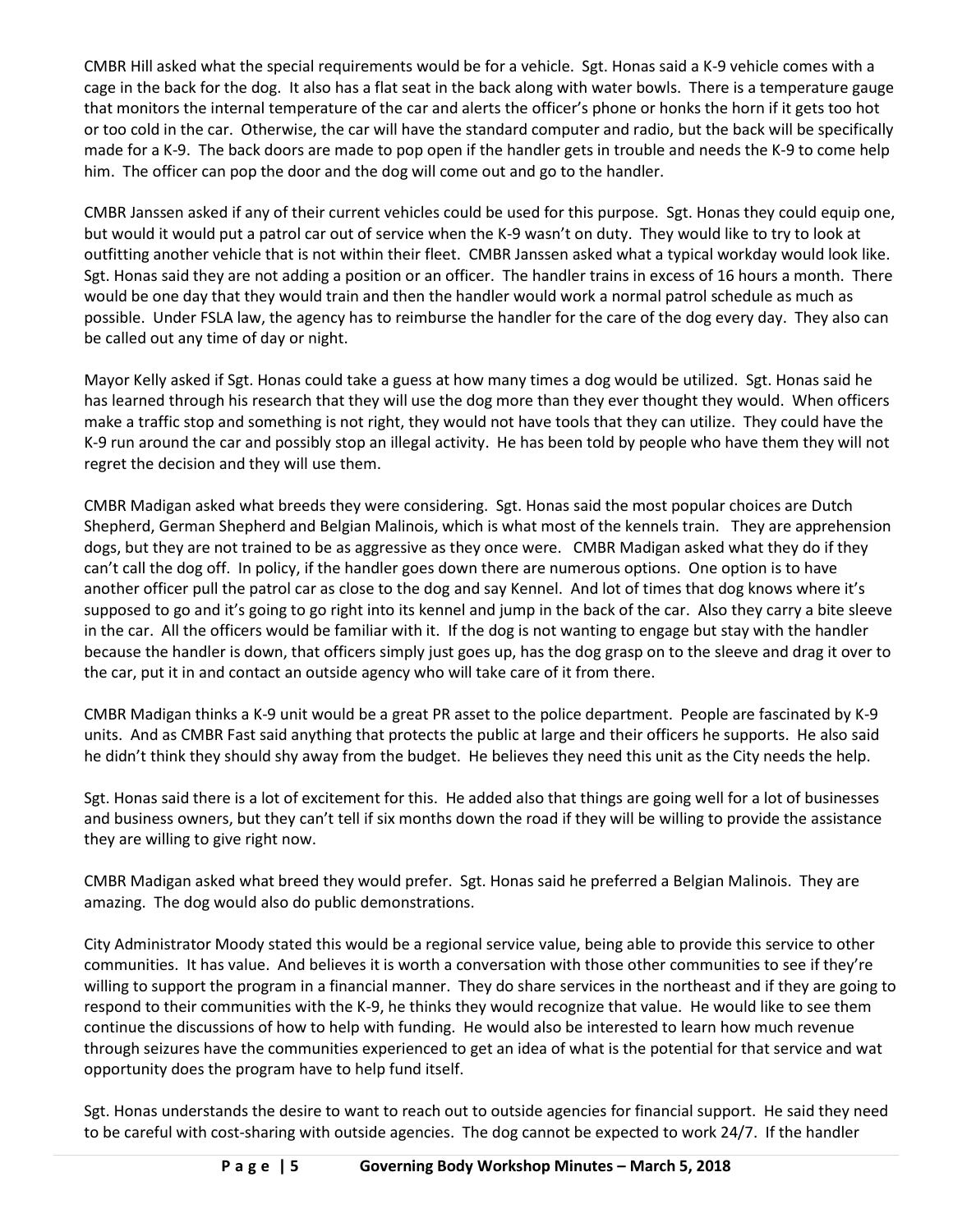doesn't respond to an agency that offered financial support of the K-9, or if it can't respond, then that agency would say, well, we've paid X-amount of dollars and would expect the dog to come out. The dog does need its down time just like a human and they cannot put a lot of stress on or overwork the dog. He would caution cost-sharing and look at the stress and health of the dog above anything. Also he didn't recommend counting on the trust fund to self-fund the dog as the fund is not used as revenue, but for officer safety and fluctuates year to year.

Police Chief Morris addressed the Governing Body. He stated that the program is not to generate money. They are there to protect their officers' lives and to protect the lives of Roeland Park's citizens and make a difference in the community by setting an example of what we can do as a community by providing another tool in law enforcement to battle crime and keep the bad guys out the neighborhoods. He said the K-9 program is an excellent tool and says to Northeast Johnson County that they care what goes on their community and they want to keep the officers safe, and now they have an advantage over the bad guys and keeping everyone safe. They are not asking for money right now from the Governing Body. They want to make this as their own unit. He wants Roeland Park to shine and to let people know they really care. Crime statistics are going down and he wants to keep it that way. They have people right now with money in their pockets that can't give it away fast enough and he would like permission tonight to move forward to start collecting those funds. If they don't get enough, they can battle that at a later date. If he has to give the money back, then so be it. But he would like to start somewhere.

CMBR Poppa clarified the action item asked for approval to purchase the K-9, but what they're really asking for is basic direction to be able to start soliciting funds and come back to the Council at a later date.

There was unanimous Governing Body support to start soliciting donations to begin a K-9 program.

# **4. Discussion of Agenda Management Systems**

Ms. Jones-Lacy updated the cost comparisons, but they do not include voting or live streaming, as well as addressed mobility and compatibility between Novus, Accela and Civic Plus.

One drawback to the current program Novus is when they are creating an item it is an HTML and cannot be formatted the same way you can format a Word document. Also migrating items to Novus and Accela are free, but Civic Plus charges a fee.

Ms. Jones-Lacy said her recommendation would be to stay with Novus as it makes the most sense financially and also from a usability perspective.

CMBR Janssen said he would support staying with Novus and including the voting the options.

Mayor Kelly said he would defer to staff on the system that they want to use. As it relates to voting, the Governing Body expressed some interest in testing the system before purchasing it.

City Clerk Bohon she believes Novus will let them test-run it. She said everyone would have to be able to vote on their laptop, iPad. She didn't believe they could use a phone, but she would check into that.

CMBR Poppa said he was in favor of staying the course with Novus as well and it is the most user-friendly.

There was consensus to stay with Novus and wait for an update on trial use of the voting program.

# **5. Discussion Concerning the Electric Vehicle Charging Station**

Ms. Jones-Lacy said their subscription with Charge Point has expired and asked for direction of the Council. Their options are do they want renew their subscription (the best price is for three years), upgrade or get rid of the station and gain two parking spots. Currently they do not charge for the use of the stations, but they do have the ability to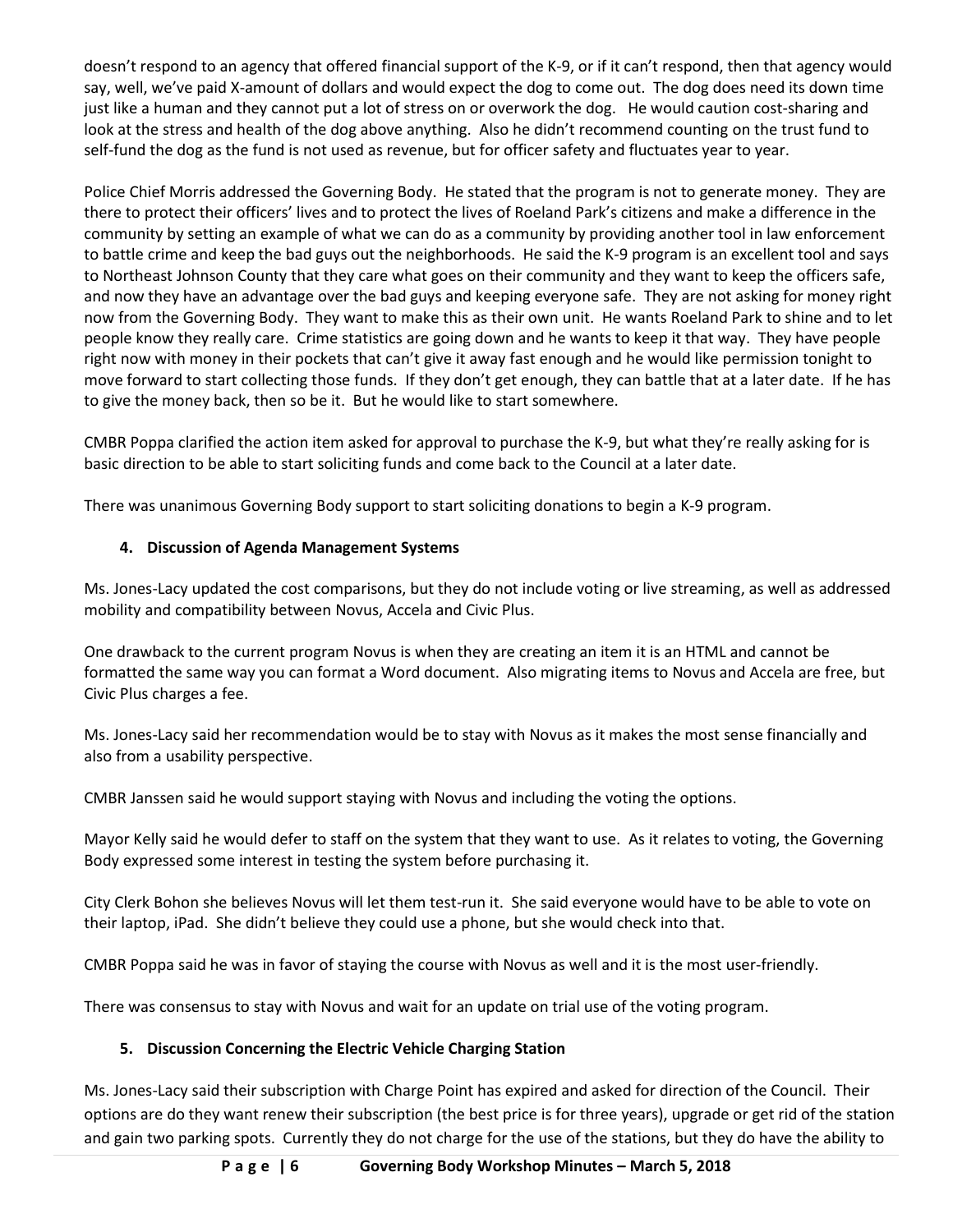charge for use at \$0.40 a kilowatt hour. The annual cost to the City was \$327 last year. Roeland Park was the first charging station in the state of Kansas and they received tax credits to obtain them. They are no longer under any obligation to do so. One reason usage is believed to be low is that they are not in a prime location and people do not know that they are there. Last year they had 54 unique drivers. Ms. Jones-Lacy's recommendation is to keep status quo and continue the service and continue the software package at the three-year level.

Mayor Kelly - believes there will be an increase in their usage as the number of stations increase. He also agrees with the recommendation of having a charging station. He would like to see going forward to modernize the station. He recommended the one-year contract to see if the trend continues to increase.

CMBR Fast said she sees people there that are not Roeland Park resident and added that they are subsidizing others not from the community. She also said that other charging stations people have to pay. She didn't understand why the City would provide it free and it not be used by our residents.

CMBR Janssen didn't see ceasing the program as prudent as usage has increased over several years. He did support a three-year extension and suggested they watch the usage in terms of wanting to upgrade or start charging. He asked about fees charged by others.

City Administrator Moody said there is an app with a map where you can search for charging stations that provides that information. He agreed that it would be more common to pay for the electricity.

CMBR Poppa said the station on Lamar at the eye center is still free.

Ms. Jones-Lacy said the one at Hy-Vee is a pay one.

CMBR Hill stated with the number of people wanting to move into Roeland Park that it is a great PR piece. She asked if they extend for three years could they upgrade during that time. Ms. Jones-Lacy felt that they could.

CMBR Madigan said he originally questioned the location when the station was first put in as he did not think it was a viable spot. In his research he noticed a lot of Walgreens have them. The stations were initially meant for shortterm top-offs. You plug the car in, and do your shopping while you top them off. If they do decide to keep the station, they should charge for them. He also recommended approaching Walgreens about putting one in.

CMBR Thompson supports continuing with the program three years and is not concerned with where the users are coming from. It's good for the environment and believes it is worth it and it is a minimal amount of cost to the city.

CMBR Kelly said since they are the only ones in Roeland Park to have one, they should keep it and help out the community. If another commercial site puts one in, then let them take it over.

CMBR Poppa would like to see better signage.

There was a majority consensus to maintain what they have and continuing the agreement for three years with no cost to users.

# **6. Discussion Concerning Tagline and Condensed Logo**

Public City Administrator Moody said they have had discussions on this, but they never established a direction. Vireo has completed an estimate of what the components might cost. This would be for an icon that would be applied to a shirt or to an emblem on a car or even an emblem for street signs.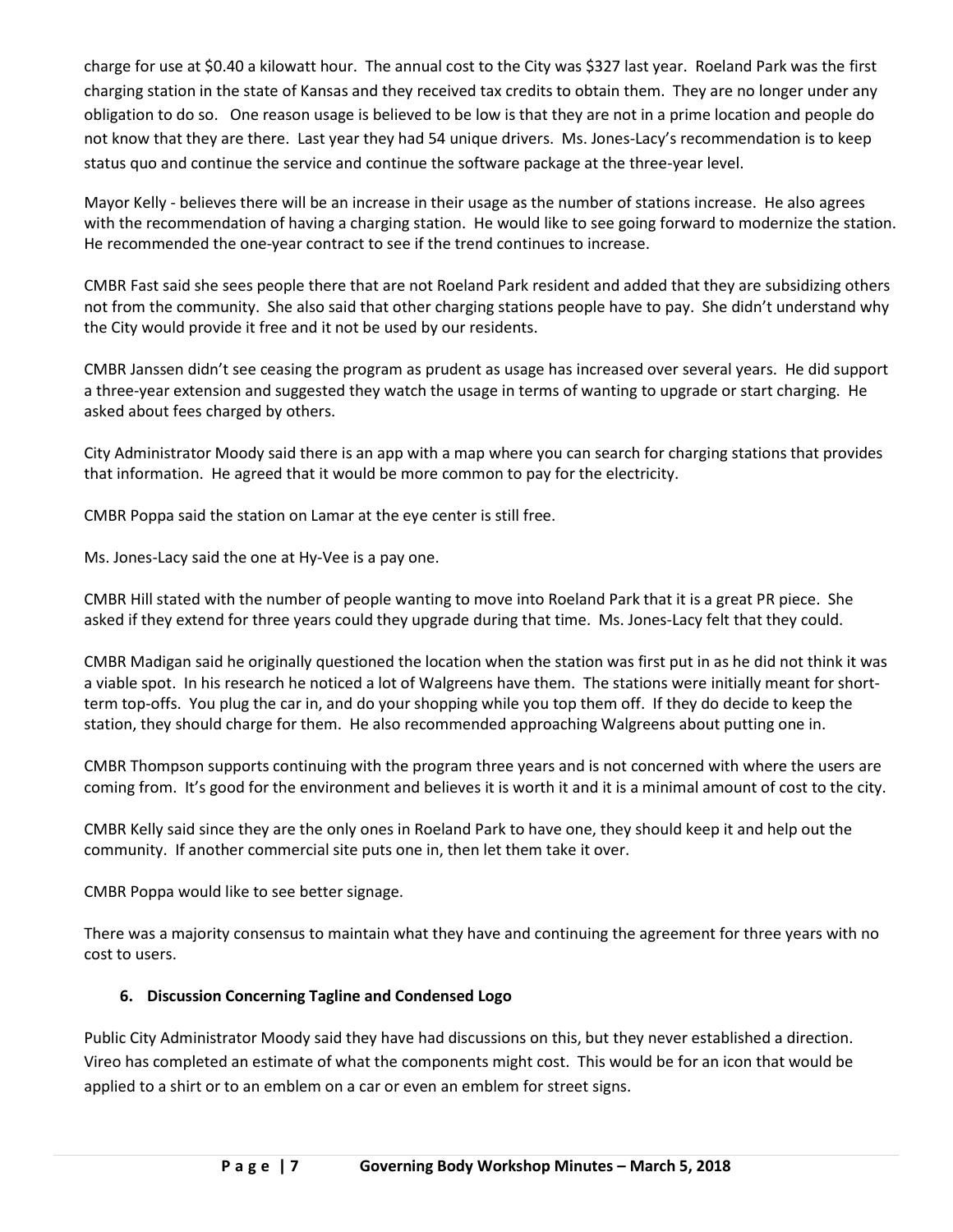CMBR Poppa added that it would be something that comes out of the currently adopted logo and relates back to it. It would also be a limited use. The hope is it would be scalable as the currently approved logo is not scalable.

CMBR Kelly asked if they have to work with Vireo. City Administrator Moody said they are not bound to them but could work with them through an extension of their agreement.

CMBR Hill would like to move forward with this. She said there have been some community members who have shown interest and would be willing to put some effort into this. Her constituents have expressed concern on the amount of money spent on this project and they should keep that in mind.

CMBR Fast asked if they could reach out to one of the companies that submitted an RFQ previously. City Administrator Moody said it was a possibility.

CMBR Poppa understands going with someone from the community or putting out an RFP, but it has already been in two different hands and he would support staying with Vireo.

CMBR Thompson recommended continuing with Vireo. They have done the work, know all the stats, and have worked through what the marketing committee did.

CMBR Madigan said CMBR Janssen and CMBR Poppa were on original committee and that the Council went nuts trying to decide on a logo. He said they have got to streamline this somehow and they cannot go through this again. He has no problem with condensing the logo and that it should be simple thing to do. He too would support staying with Vireo.

There was a majority consensus to stay with Vireo on condensing logo or tagline.

### **7. Status on Website**

City Clerk Bohon said they have had two meetings with Civic Plus. At their last meeting they worked on content preparation and are getting that cleaned up. The cutoff for the conversion is March 30<sup>th</sup>. She also attached a timeline for the meeting schedule and cut-offs. The goal is to go live August 2<sup>nd</sup>, but they are hoping they can move that date up.

# **8. December Year-End Financials**

Ms. Jones-Lacy stated that property taxes are higher, but they did have a delinquency rate of 1.5 percent in 2017. They have also received back taxes of \$32,000 that same year. Sales and use taxes are up 7.7 percent from 2016. Franchise fees are 0.07 lower. Gas was the only revenue that gained, while all other utilities were down. Court fines were 7.5 percent lower as a result of the lower fee structure.

General Fund was down \$78,513 due to transfers approved by the Governing Body into other funds, with the big one to the Capital Improvements Fund for Special Infrastructure. She reminded them that they are not debt funding their projects. There was also a transfer made to TIF2 and to the Equipment Reserve Fund for needed expenses at the pool.

City Administrator Moody said the decrease in the fund balance was anticipated and meets projections for both the General Fund and bond and interest fund.

Ms. Jones-Lacy added that they are meeting their stated fund balance goals.

The Equipment Reserve Fund is up as they were not tapped into this year.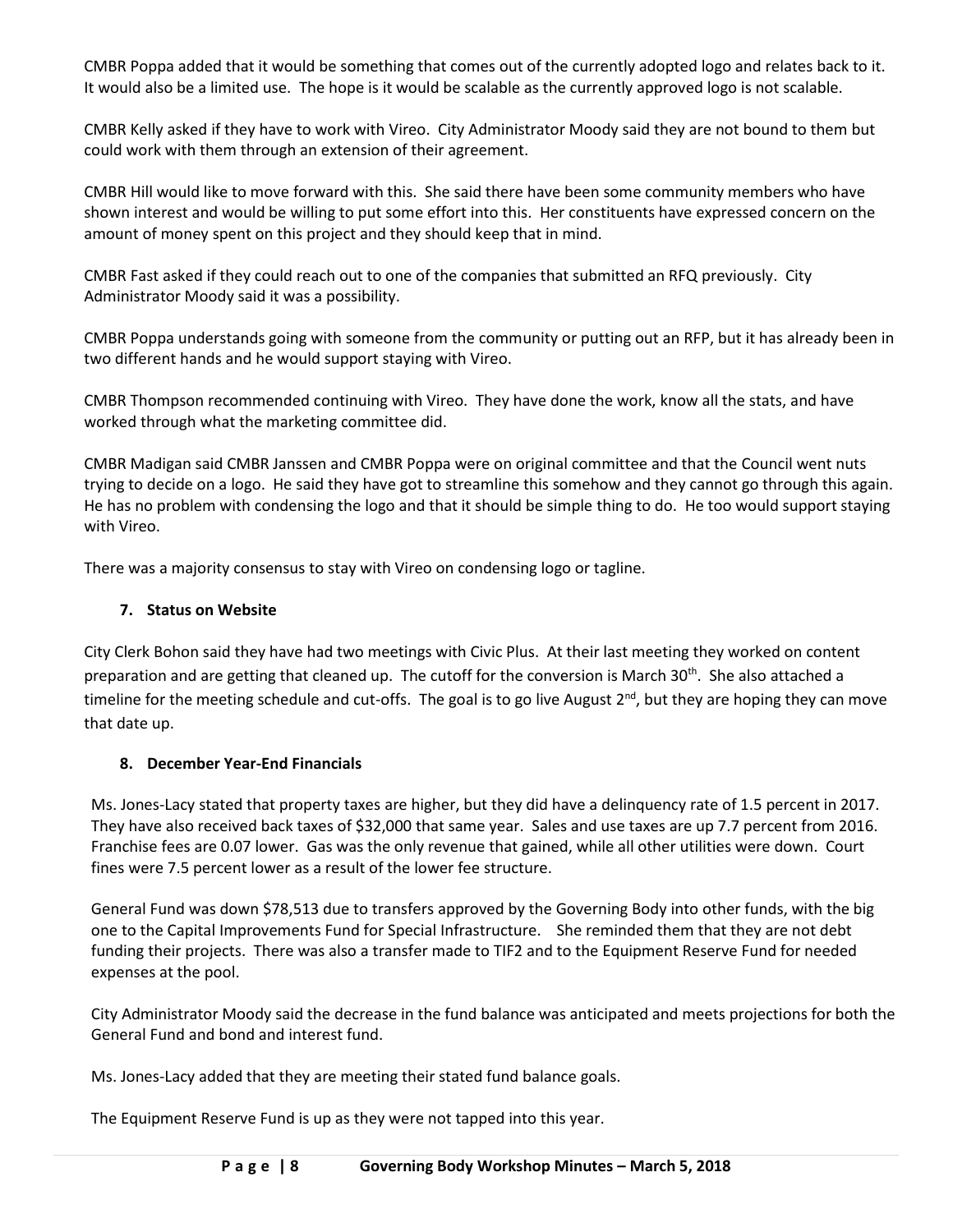Bella Roe will be closing out the TIF this month and those monies will be used for Roe 2020.

The pool showed a loss and funds were spent on a heater blower and painting the two pools.

The City has \$6.7 million invested in agency bonds, which has earned \$77,000 in interest.

CMBR Hill asked if it is typical for the pool loss considering it was closed most of the winter season. Ms. Jones-Lacy said the pool does have certain ongoing costs such as utilities. City Administrator Moody added it is not a typical loss, but is less because it wasn't open as much. Even when it is open, the pool consumes more than it generates.

### **9. Ordinance TIF 3a Closeout**

Ms. Jones-Lacy would like to wait to discuss this until the next meeting as there is more information she needs.

### **10. Council Appointment to Committees – Arts, Parks, Sustainability, Events and Community Foundation**

CMBR Fast requested to stay on Parks another year as she has been working on some of the projects for a number of years.

CMBR Madigan said he gave up his choice of Parks and would like to be on the Community Foundation.

CMBR Poppa said he would like to be on the Community Foundation because he's on Arts and enjoys that, but is an alternate for Northeast Animal Control and for  $47<sup>th</sup>$  Street, but would like to be involved in one of the community activities.

CMBR Madigan said he has been trying to get on this committee since the first year. It is his belief that it needs more transparency. He said he has no problem with CMBR Poppa being on it. He believes that committee should report to the Governing Body.

CMBR Poppa said if CMBR Madigan withdraws to allow him to be on it, he will work with to make sure there is more transparency. CMBR Madigan said he would withdraw and asked CMBR Poppa to remember it next year. CMBR Poppa promised he would.

Ms. Jones-Lacy said it is on the next agenda to discuss the Community Foundation and to provide an overview of what it is and what they do and to go through the financials.

Mayor Kelly suggested CMBR Madigan continue to attend the Community Foundation meetings and his input would be welcome there.

After discussion the choices were:

Arts Committee - CMBR Poppa and CMBR McCormack as an alternate Parks - CMBR McCormack, CMBR Fast. Sustainability - CMBR Hill Events - CMBR Hill Community Foundation - CMBR Poppa

There was consensus to add this item to the Consent Agenda.

#### **11. Discuss Continued Participation in NEJC Animal Control**